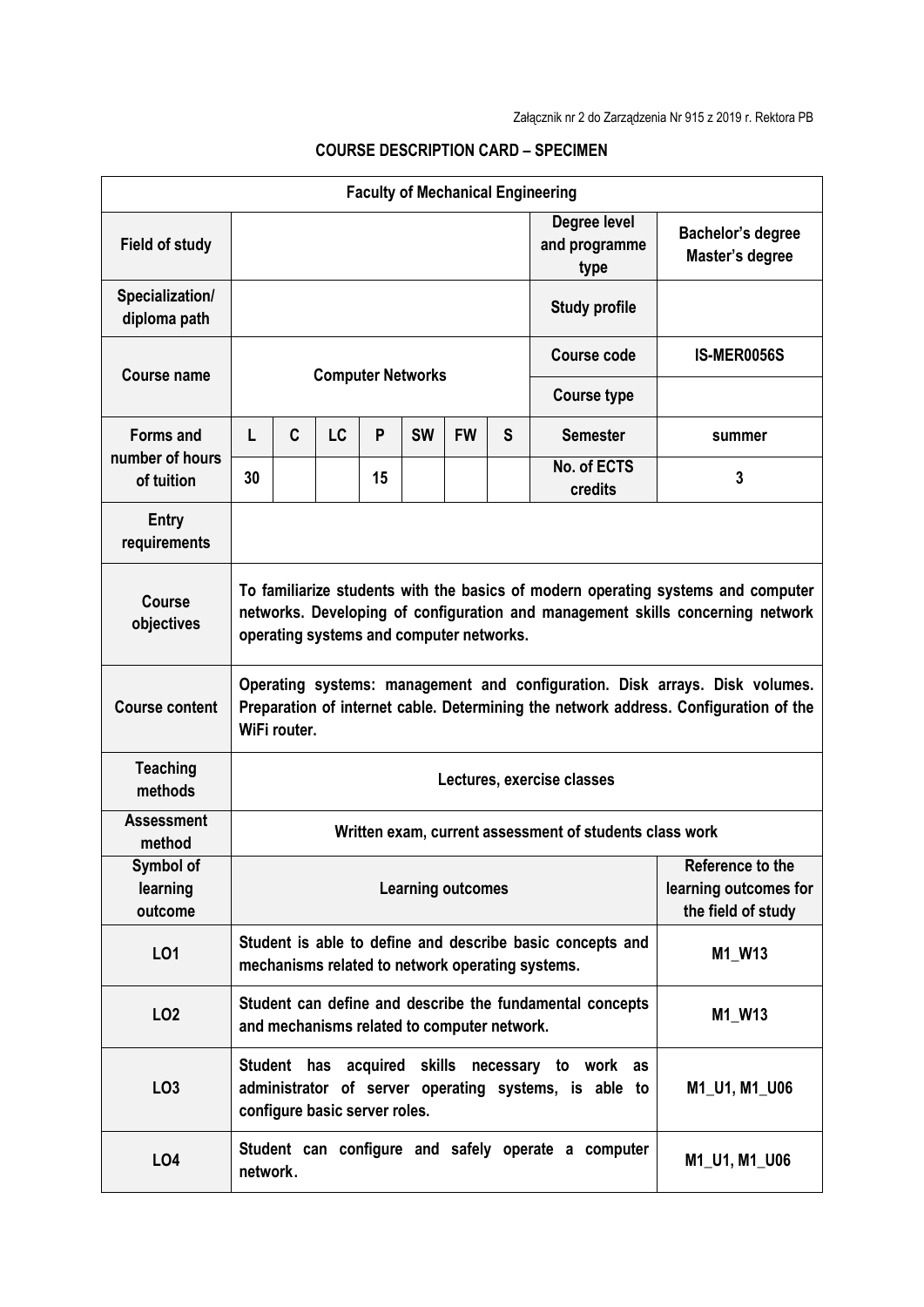| Symbol of                                                               |                                                                                                                                                                                                                                                                                                                                                                | Type of tuition during<br>which the outcome is |  |  |  |  |  |
|-------------------------------------------------------------------------|----------------------------------------------------------------------------------------------------------------------------------------------------------------------------------------------------------------------------------------------------------------------------------------------------------------------------------------------------------------|------------------------------------------------|--|--|--|--|--|
| learning<br>outcome                                                     | Methods of assessing the learning outcomes                                                                                                                                                                                                                                                                                                                     | assessed                                       |  |  |  |  |  |
| L01                                                                     | Written test on lecture material, current assessment of<br>students class work.                                                                                                                                                                                                                                                                                | L, C                                           |  |  |  |  |  |
| LO <sub>2</sub>                                                         | Written test on lecture material, current assessment of<br>students class work.                                                                                                                                                                                                                                                                                | L, C                                           |  |  |  |  |  |
| LO <sub>3</sub>                                                         | Current assessment of students class work.                                                                                                                                                                                                                                                                                                                     | C                                              |  |  |  |  |  |
| LO4                                                                     | Current assessment of students class work.                                                                                                                                                                                                                                                                                                                     | C                                              |  |  |  |  |  |
|                                                                         | No. of hours                                                                                                                                                                                                                                                                                                                                                   |                                                |  |  |  |  |  |
|                                                                         | <b>Attendance of lectures</b>                                                                                                                                                                                                                                                                                                                                  | 15                                             |  |  |  |  |  |
| <b>Calculation</b>                                                      | <b>Attendance of classes</b>                                                                                                                                                                                                                                                                                                                                   | 15                                             |  |  |  |  |  |
|                                                                         | <b>Preparation for exam</b>                                                                                                                                                                                                                                                                                                                                    | 10                                             |  |  |  |  |  |
|                                                                         | <b>TOTAL:</b>                                                                                                                                                                                                                                                                                                                                                  | 40                                             |  |  |  |  |  |
|                                                                         | <b>HOURS</b>                                                                                                                                                                                                                                                                                                                                                   | No. of<br><b>ECTS</b><br>credits               |  |  |  |  |  |
| Student workload – activities that require direct teacher participation | 30                                                                                                                                                                                                                                                                                                                                                             | 3                                              |  |  |  |  |  |
|                                                                         | 15                                                                                                                                                                                                                                                                                                                                                             |                                                |  |  |  |  |  |
| <b>Basic references</b>                                                 | 1. Kevin Wilson, Computer Training - Windows 10<br>2. Scott D. Lowe, Derek Schauland, Rick W. Vanover, Training Guide Configuring<br><b>Windows 8, Microsoft</b><br>Joan Lambert, Joyce Cox, Windows 7 step by step, Microsoft<br>3.<br>Jorge Olenawa, Guide to Wireless Comunications<br>4.<br>5. Andrzej Kwiecien, Piotr Gaj, Piotr Stera, Computer Networks |                                                |  |  |  |  |  |
| <b>Supplementary</b><br>references                                      | 1. Brian Ward, How Linux works, Starch Press Inc.<br>William Stallings, Operating Systems: Internals and Design Principles<br>2.<br>James F. Kurose, Keith W. Ross, Computer Networking: A Top-Down Approach<br>3.<br>Peterson Larry L., Computer networks, Elsevier 2012<br>4.<br>Andrew S. Tanenbaum, Modern operating systems, Prentice-Hall, 2001<br>5.    |                                                |  |  |  |  |  |
| Organisational<br>unit conducting<br>the course                         | Date of issuing the<br>Department of Mechanics and Applied Computer Science<br>programme                                                                                                                                                                                                                                                                       |                                                |  |  |  |  |  |
| Author of the<br>programme                                              | <b>Wojciech Tarasiuk, PhD</b>                                                                                                                                                                                                                                                                                                                                  | 26.03.2019                                     |  |  |  |  |  |

**L – lecture, C – classes, LC – laboratory classes, P – project, SW – specialization workshop, FW - field work,**

**S – seminar**